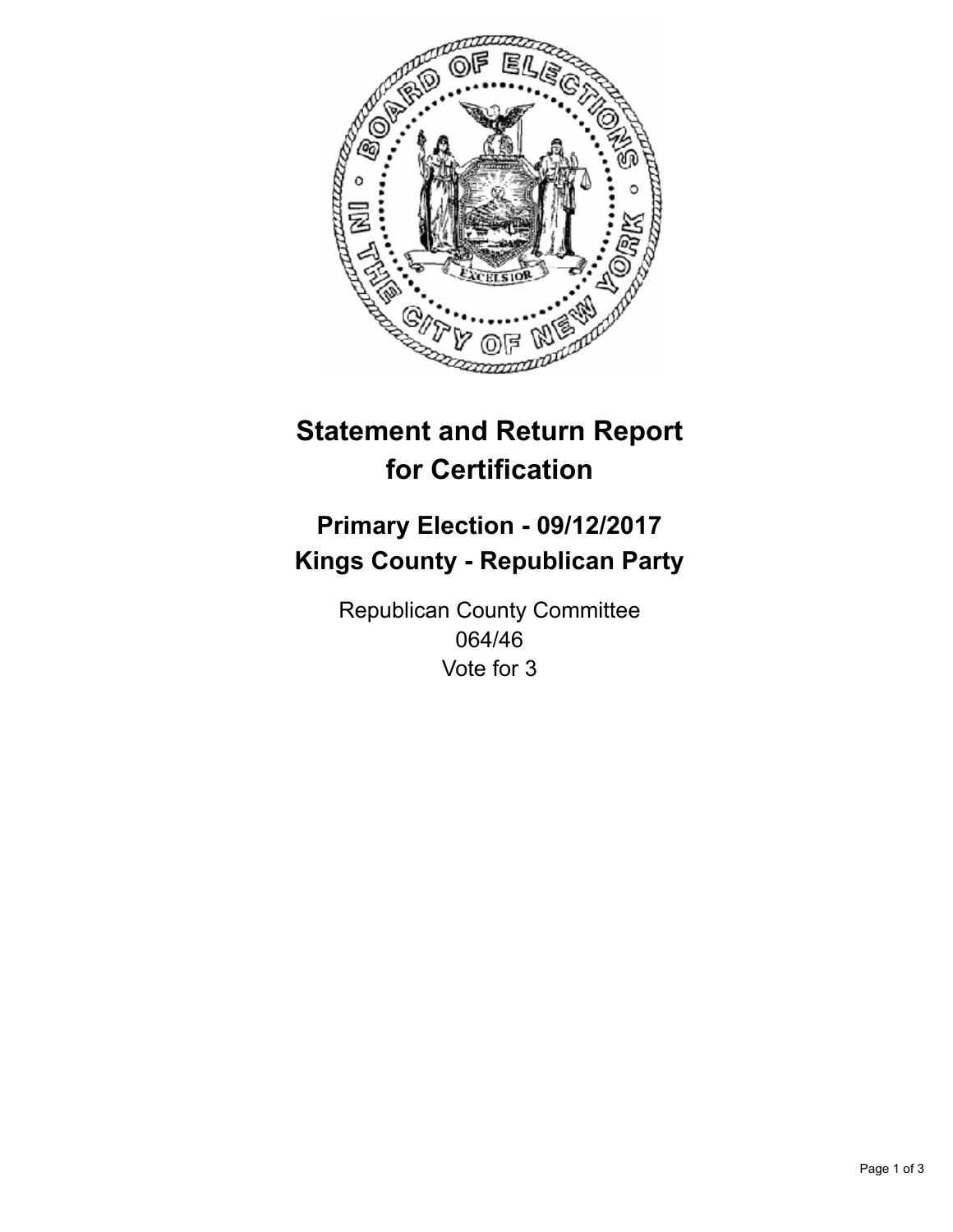

## **Assembly District 46**

| <b>PUBLIC COUNTER</b>                                    | 57       |
|----------------------------------------------------------|----------|
| <b>MANUALLY COUNTED EMERGENCY</b>                        | 0        |
| ABSENTEE / MILITARY                                      | 6        |
| AFFIDAVIT                                                | $\Omega$ |
| <b>Total Ballots</b>                                     | 63       |
| Less - Inapplicable Federal/Special Presidential Ballots | 0        |
| <b>Total Applicable Ballots</b>                          | 63       |
| LILLY REGINA                                             | 10       |
| ANTHONY G. RUSSO                                         | 27       |
| LOUIS ESPOSITO                                           | 22       |
| <b>VIVIAN RUSSO</b>                                      | 15       |
| AMANDA B. REGNIER                                        | 4        |
| <b>MICHAEL REGNIER</b>                                   | 11       |
| <b>Total Votes</b>                                       | 89       |
| Unrecorded                                               | 100      |